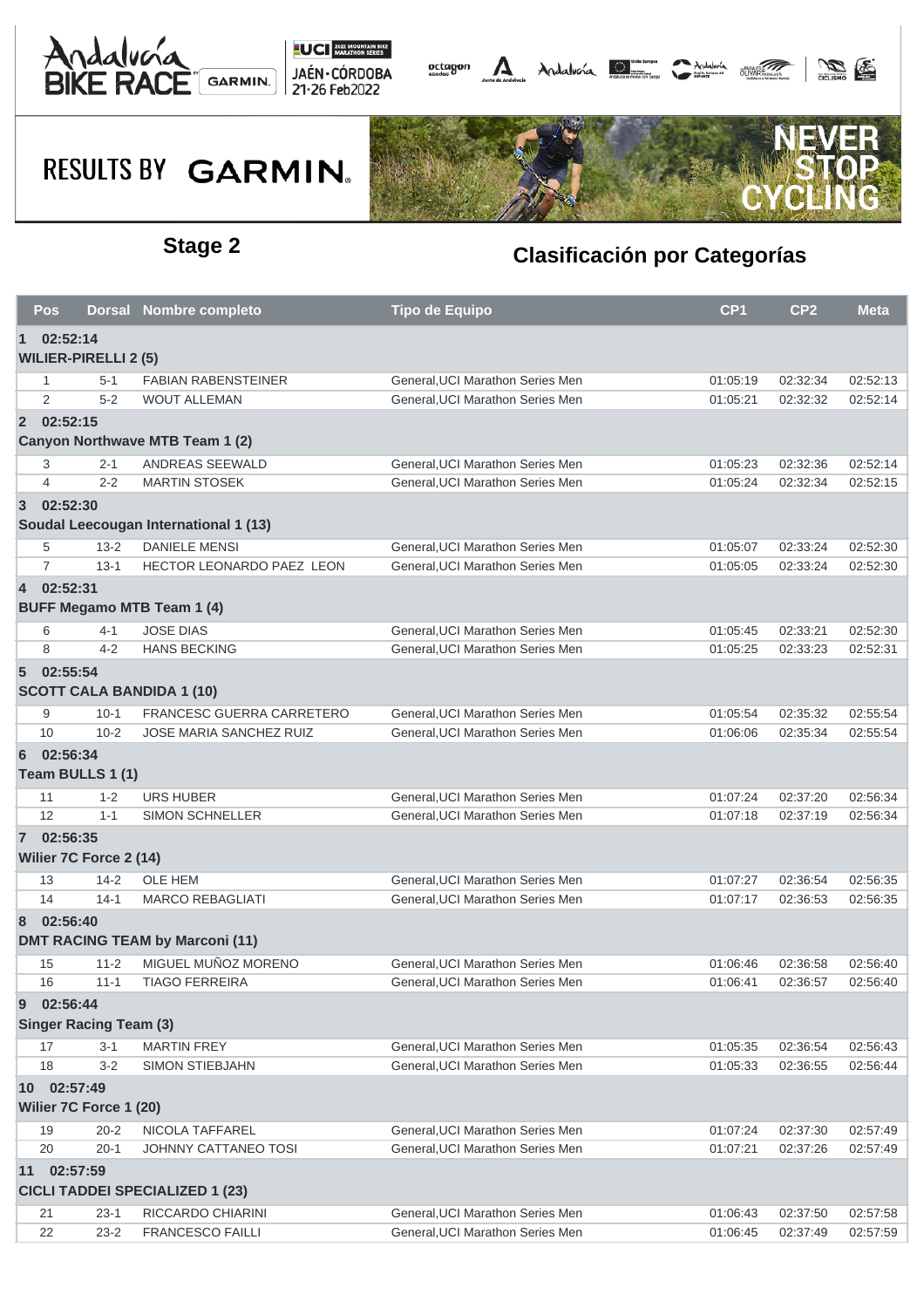





|    | Pos                            |          | <b>Dorsal Nombre completo</b>              | <b>Tipo de Equipo</b>            | CP <sub>1</sub> | CP <sub>2</sub> | <b>Meta</b> |
|----|--------------------------------|----------|--------------------------------------------|----------------------------------|-----------------|-----------------|-------------|
|    | 12 02:58:39                    |          |                                            |                                  |                 |                 |             |
|    |                                |          | <b>BUFF Megamo MTB Team 3 (77)</b>         |                                  |                 |                 |             |
|    | 23                             | $77 - 2$ | <b>HUGO DERECHOU</b>                       | General, UCI Marathon Series Men | 01:07:15        | 02:38:19        | 02:58:38    |
|    | 24                             | $77-1$   | <b>GUILLEM CASSU CANTIN</b>                | General.UCI Marathon Series Men  | 01:07:16        | 02:38:19        | 02:58:39    |
|    | 13 02:59:08                    |          |                                            |                                  |                 |                 |             |
|    |                                |          | <b>BUFF Megamo MTB Team 2 (78)</b>         |                                  |                 |                 |             |
|    | 25                             | $78-2$   | ENRIQUE MORCILLO VERGARA                   | General, UCI Marathon Series Men | 01:07:46        | 02:39:21        | 02:59:08    |
| 26 |                                | $78-1$   | PEETER PRUUS                               | General, UCI Marathon Series Men | 01:07:47        | 02:39:24        | 02:59:08    |
|    | 14 02:59:09                    |          |                                            |                                  |                 |                 |             |
|    |                                |          | <b>FRABEL Urban Tri Sport (12)</b>         |                                  |                 |                 |             |
|    | 28                             | $12 - 1$ | PIERRE BILLAUD                             | General, UCI Marathon Series Men | 01:08:01        | 02:39:08        | 02:59:09    |
|    | 29                             | $12 - 2$ | SEBASTIEN CARABIN                          | General, UCI Marathon Series Men | 01:08:09        | 02:39:09        | 02:59:09    |
|    | 15 02:59:09                    |          |                                            |                                  |                 |                 |             |
|    | <b>CANNONDALE TB (17)</b>      |          |                                            |                                  |                 |                 |             |
|    | 27                             | $17 - 1$ | PABLO GUERRERO BONILLA                     | General. UCI Marathon Series Men | 01:07:57        | 02:39:22        | 02:59:09    |
|    | 30                             | $17 - 2$ | <b>FRAN HERRERO CASAS</b>                  | General, UCI Marathon Series Men | 01:08:03        | 02:39:20        | 02:59:09    |
|    | 16 03:00:29                    |          |                                            |                                  |                 |                 |             |
|    | <b>Pure Encapsulations (9)</b> |          |                                            |                                  |                 |                 |             |
| 31 |                                | $9 - 1$  | <b>MANUEL PLIEM</b>                        | General, UCI Marathon Series Men | 01:08:02        | 02:40:14        | 03:00:28    |
|    | 32                             | $9 - 2$  | <b>FRANS CLAES</b>                         | General, UCI Marathon Series Men | 01:08:16        | 02:40:11        | 03:00:29    |
|    | 17 03:01:12                    |          |                                            |                                  |                 |                 |             |
|    |                                |          | Soudal Leecougan International 2 (24)      |                                  |                 |                 |             |
|    | 33                             | $24 - 2$ | ALEKSEI MEDVEDEV                           | General, UCI Marathon Series Men | 01:06:43        | 02:40:35        | 03:01:12    |
|    | 34                             | $24 - 1$ | <b>TONY LONGO</b>                          | General, UCI Marathon Series Men | 01:06:07        | 02:40:33        | 03:01:12    |
|    | 18 03:04:42                    |          |                                            |                                  |                 |                 |             |
|    | VAS - Cycling Friendly (37)    |          |                                            |                                  |                 |                 |             |
|    | 35                             | $37 - 2$ | <b>JESUS DEL NERO MONTES</b>               | General, UCI Marathon Series Men | 01:09:53        | 02:43:28        | 03:04:40    |
|    | 37                             | $37-1$   | RAUL BERMUDEZ ARJONA                       | General, UCI Marathon Series Men | 01:09:55        | 02:43:28        | 03:04:42    |
|    | 19 03:04:42                    |          |                                            |                                  |                 |                 |             |
|    |                                |          | Kaninabikes Andujar/sporting pursuits (49) |                                  |                 |                 |             |
|    | 36                             | $49 - 2$ | RAUL CASTRILLO SERRANO                     | General, UCI Marathon Series Men | 01:09:48        | 02:43:31        | 03:04:41    |
|    | 38                             | $49-1$   | <b>MARIO VILCHES SORIA</b>                 | General, UCI Marathon Series Men | 01:09:51        | 02:43:39        | 03:04:42    |
|    | 20 03:05:01                    |          |                                            |                                  |                 |                 |             |
|    |                                |          | <b>CICLI TADDEI SPECIALIZED 2 (50)</b>     |                                  |                 |                 |             |
|    | 39                             | $50 - 2$ | <b>VINCENZO SAITTA</b>                     | General, UCI Marathon Series Men | 01:07:42        | 02:43:30        | 03:05:00    |
| 40 |                                | $50-1$   | FRANCESCO CASAGRANDE                       | General, UCI Marathon Series Men | 01:07:29        | 02:43:32        | 03:05:01    |
| 21 | 03:05:03                       |          |                                            |                                  |                 |                 |             |
|    |                                |          | <b>DMT RACING TEAM by Marconi 2 (19)</b>   |                                  |                 |                 |             |
| 41 |                                | $19-1$   | ANDREAS MILTIADIS                          | General, UCI Marathon Series Men | 01:08:22        | 02:44:39        | 03:05:03    |
| 42 |                                | $19 - 2$ | <b>FILIPE FRANCISCO</b>                    | General, UCI Marathon Series Men | 01:09:17        | 02:44:41        | 03:05:03    |
|    | 22 03:06:40                    |          |                                            |                                  |                 |                 |             |
|    |                                |          | <b>SOUDAL LEECOUGAN TEAM (30)</b>          |                                  |                 |                 |             |
|    | 43                             | $30 - 2$ | MASSIMO ROSA                               | General, UCI Marathon Series Men | 01:09:31        | 02:45:45        | 03:06:40    |
| 44 |                                | $30-1$   | STEFANO VALDRIGHI                          | General, UCI Marathon Series Men | 01:09:32        | 02:45:39        | 03:06:40    |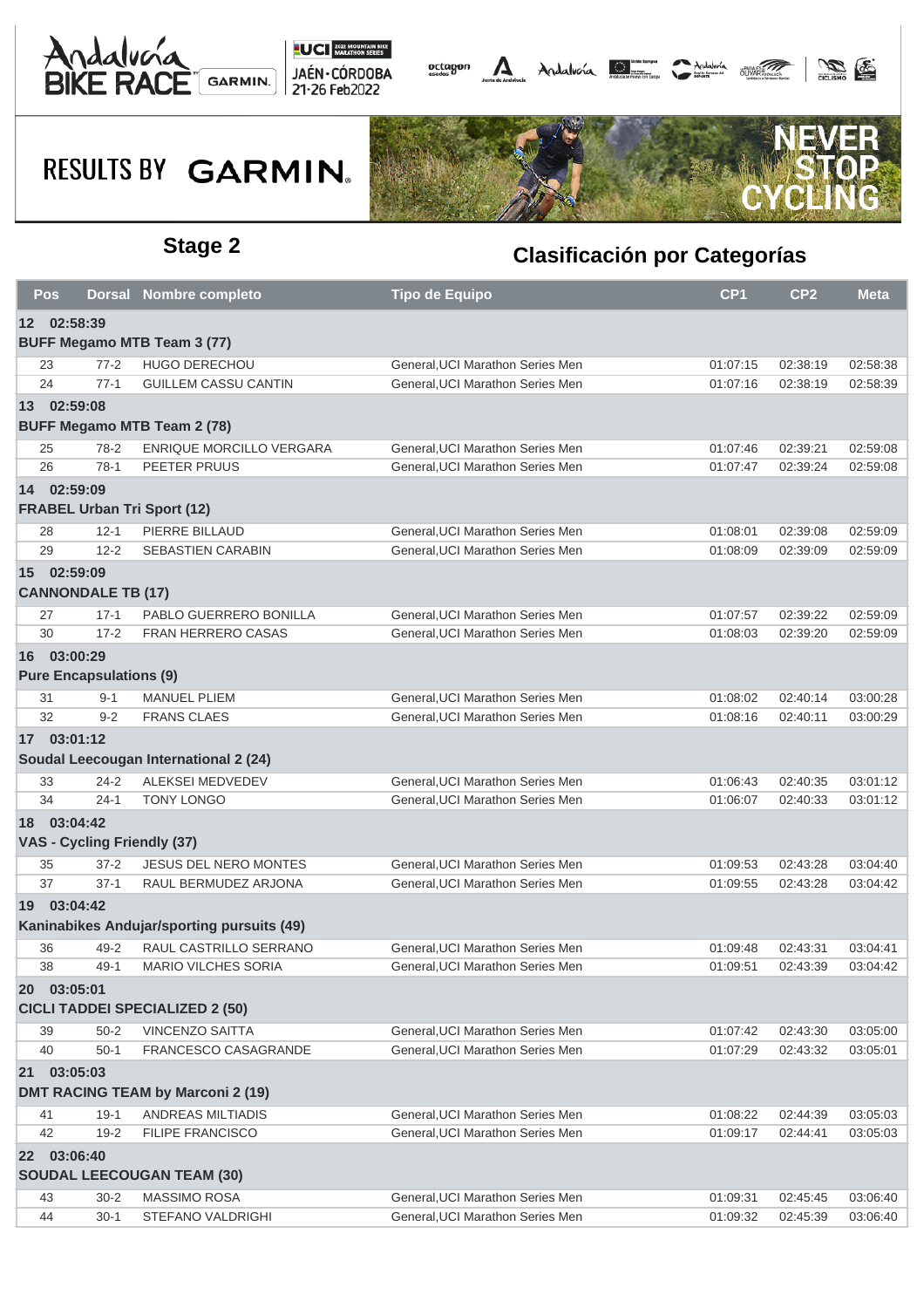





| Pos,                           |          | <b>Dorsal Nombre completo</b>          | <b>Tipo de Equipo</b>            | CP <sub>1</sub> | CP <sub>2</sub> | <b>Meta</b> |
|--------------------------------|----------|----------------------------------------|----------------------------------|-----------------|-----------------|-------------|
| 23 03:07:15                    |          |                                        |                                  |                 |                 |             |
|                                |          | STOP&GO Marderabwehr MTB Team (21)     |                                  |                 |                 |             |
| 45                             | $21 - 2$ | <b>VINZENT DORN</b>                    | General, UCI Marathon Series Men | 01:08:58        | 02:47:01        | 03:07:13    |
| 46                             | $21 - 1$ | <b>NIKLAS SELL</b>                     | General, UCI Marathon Series Men | 01:08:55        | 02:47:00        | 03:07:15    |
| 24 03:07:16                    |          |                                        |                                  |                 |                 |             |
| 41 TEAM (34)                   |          |                                        |                                  |                 |                 |             |
| 47                             | $34-1$   | ALEIX ESPARGARO VILLA                  | General, UCI Marathon Series Men | 01:10:43        | 02:47:12        | 03:07:15    |
| 49                             | $34 - 2$ | <b>OLIVER AVILES GILABERT</b>          | General, UCI Marathon Series Men | 01:10:43        | 02:47:14        | 03:07:16    |
| 25 03:07:16                    |          |                                        |                                  |                 |                 |             |
| Team BULLS 2 (6)               |          |                                        |                                  |                 |                 |             |
| 48                             | $6 - 2$  | <b>HANSUELI STAUFFER</b>               | General, UCI Marathon Series Men | 01:09:52        | 02:47:10        | 03:07:16    |
| 50                             | $6 - 1$  | <b>ALBAN LAKATA</b>                    | General, UCI Marathon Series Men | 01:09:50        | 02:47:15        | 03:07:16    |
| 26 03:07:50                    |          |                                        |                                  |                 |                 |             |
|                                |          | r2-bike.com MTN CREW (36)              |                                  |                 |                 |             |
| 51                             | $36-1$   | <b>FELIX FRITZSCH</b>                  | General, UCI Marathon Series Men | 01:11:24        | 02:47:25        | 03:07:48    |
| 52                             | $36 - 2$ | <b>ARMIN DALVAI</b>                    | General, UCI Marathon Series Men | 01:11:22        | 02:47:24        | 03:07:50    |
| 27 03:07:50                    |          |                                        |                                  |                 |                 |             |
|                                |          | <b>CICLI TADDEI SPECIALIZED 3 (75)</b> |                                  |                 |                 |             |
| 53                             | $75 - 2$ | RAMON VANTAGGIATO                      | General, UCI Marathon Series Men | 01:10:45        | 02:47:04        | 03:07:50    |
| 54                             | $75-1$   | YAN PASTUSHENKO                        | General, UCI Marathon Series Men | 01:10:51        | 02:46:59        | 03:07:50    |
| 28 03:09:01<br><b>KMC (25)</b> |          |                                        |                                  |                 |                 |             |
| 55                             | $25 - 2$ | <b>TIM SMEENGE</b>                     | General, UCI Marathon Series Men | 01:10:04        | 02:49:16        | 03:09:01    |
| 56                             | $25 - 1$ | <b>TEUS RUIJTER</b>                    | General, UCI Marathon Series Men | 01:09:35        | 02:49:03        | 03:09:01    |
| 29 03:09:32                    |          |                                        |                                  |                 |                 |             |
| <b>WILIER-PIRELLI 1 (7)</b>    |          |                                        |                                  |                 |                 |             |
| 57                             | $7 - 1$  | SAMUELE PORRO                          | General, UCI Marathon Series Men | 01:10:16        | 02:48:08        | 03:09:32    |
| 58                             | $7 - 2$  | <b>DANIEL GEISMAYR</b>                 | General, UCI Marathon Series Men | 01:10:08        | 02:48:08        | 03:09:32    |
| 30 03:10:10                    |          | <b>GOBIK FACTORY TEAM 1 (29)</b>       |                                  |                 |                 |             |
| 59                             | $29-1$   | PAU MARZA BEDOS                        | General, UCI Marathon Series Men | 01:10:50        | 02:49:09        | 03:10:09    |
| 60                             | $29 - 2$ | PAU ROMERO BARCELO                     | General, UCI Marathon Series Men | 01:11:11        | 02:49:10        | 03:10:10    |
| 31 03:10:24                    |          |                                        |                                  |                 |                 |             |
| <b>SCOTT FRENCH (18)</b>       |          |                                        |                                  |                 |                 |             |
| 61                             | $18-1$   | <b>EMILIEN MOURIER</b>                 | General, UCI Marathon Series Men | 01:11:27        | 02:48:47        | 03:10:24    |
| 62                             | $18 - 2$ | <b>SIMON LAURENT</b>                   | General, UCI Marathon Series Men | 01:11:29        | 02:48:48        | 03:10:24    |
| 32 03:11:14                    |          |                                        |                                  |                 |                 |             |
|                                |          | <b>EXTREMADURA-ECOPILAS (27)</b>       |                                  |                 |                 |             |
| 63                             | $27-1$   | MANUEL CORDERO MORGADO                 | General, UCI Marathon Series Men | 01:10:52        | 02:49:51        | 03:11:14    |
| 64                             | $27 - 2$ | ALVARO LOBATO MATIAS                   | General.UCI Marathon Series Men  | 01:10:49        | 02:49:49        | 03:11:14    |
| 33 03:11:18                    |          |                                        |                                  |                 |                 |             |
|                                |          | Sporttreff 2.0/DDMC Güldenmoor (32)    |                                  |                 |                 |             |
| 65                             | $32 - 1$ | PAUL HäUSER                            | General, UCI Marathon Series Men | 01:12:13        | 02:50:28        | 03:11:17    |
| 66                             | $32 - 2$ | LENNARD HEIDENREICH                    | General, UCI Marathon Series Men | 01:12:16        | 02:50:26        | 03:11:18    |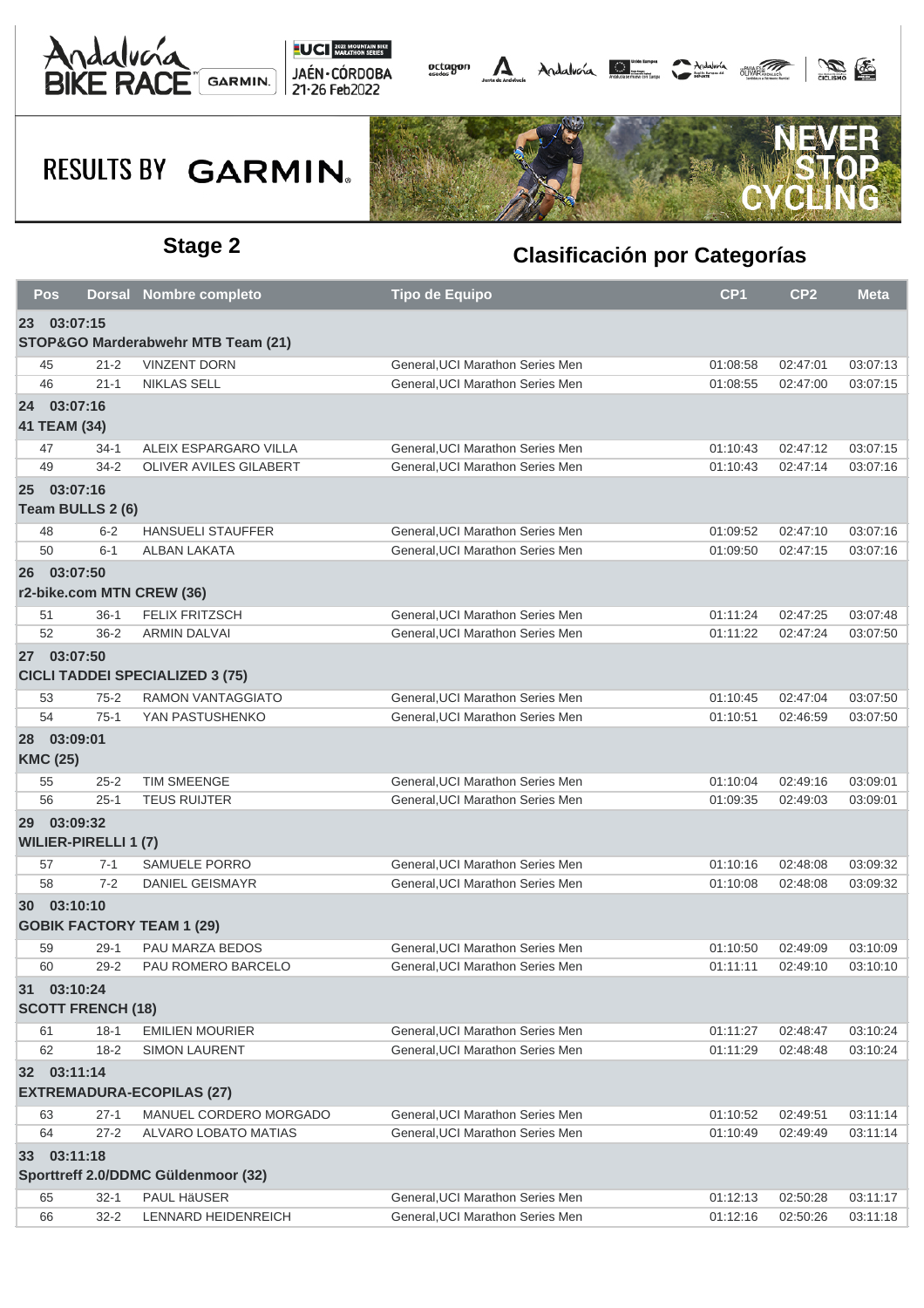





| <b>Pos</b>                    |          | Dorsal Nombre completo                 | <b>Tipo de Equipo</b>            | CP <sub>1</sub> | CP <sub>2</sub> | <b>Meta</b> |
|-------------------------------|----------|----------------------------------------|----------------------------------|-----------------|-----------------|-------------|
| 34 03:11:22                   |          |                                        |                                  |                 |                 |             |
| <b>Team GARMIN (31)</b>       |          |                                        |                                  |                 |                 |             |
| 68                            | $31 - 2$ | <b>NELSON VERA RAMOS</b>               | General, UCI Marathon Series Men | 01:13:45        | 02:51:04        | 03:11:21    |
| 69                            | $31 - 1$ | <b>FADRI BARANDUN</b>                  | General, UCI Marathon Series Men | 01:13:40        | 02:51:05        | 03:11:22    |
| 35 03:11:22                   |          |                                        |                                  |                 |                 |             |
| <b>MC Racing Team (41)</b>    |          |                                        |                                  |                 |                 |             |
| 67                            | $41 - 2$ | MICHAEL WOHLGEMUTH                     | General, UCI Marathon Series Men | 01:12:26        | 02:50:38        | 03:11:21    |
| 71                            | $41 - 1$ | <b>SIMONE FERRERO</b>                  | General, UCI Marathon Series Men | 01:12:25        | 02:51:10        | 03:11:22    |
| 36 03:11:29                   |          |                                        |                                  |                 |                 |             |
|                               |          | Team Rocklube - Texpa Simplon (26)     |                                  |                 |                 |             |
| 70                            | $26-1$   | PHILIP HANDL                           | General, UCI Marathon Series Men | 01:13:47        | 02:51:09        | 03:11:22    |
| 72                            | $26 - 2$ | <b>DOMINIK SCHWAIGER</b>               | General, UCI Marathon Series Men | 01:13:47        | 02:51:06        | 03:11:29    |
| 37 03:13:47                   |          |                                        |                                  |                 |                 |             |
| Kopman-Novator (15)           |          |                                        |                                  |                 |                 |             |
| 73                            | $15 - 2$ | <b>JAN-FREDERIK FINOULST</b>           | General, UCI Marathon Series Men | 01:11:49        | 02:52:13        | 03:13:47    |
| 74                            | $15-1$   | <b>INGVAR OMARSSON</b>                 | General, UCI Marathon Series Men | 01:11:29        | 02:52:11        | 03:13:47    |
| 38 03:14:39                   |          |                                        |                                  |                 |                 |             |
|                               |          | <b>GONVIBIKES - GENUINS (57)</b>       |                                  |                 |                 |             |
| 75                            | $57-1$   | ANTONIO GARCIA ALBALADEJO              | General, UCI Marathon Series Men | 01:11:32        | 02:52:41        | 03:14:39    |
| 76                            | $57 - 2$ | <b>INOCENCIO SERRA VICENTE</b>         | General, UCI Marathon Series Men | 01:11:37        | 02:52:44        | 03:14:39    |
| 39 03:15:03                   |          |                                        |                                  |                 |                 |             |
|                               |          | Mountainbike.be - Goeman Scott (55)    |                                  |                 |                 |             |
| 77                            | $55 - 2$ | JOCHEN DE VOCHT                        | General, UCI Marathon Series Men | 01:14:24        | 02:53:27        | 03:15:02    |
| 78                            | $55-1$   | <b>ERNO MCCRAE</b>                     | General, UCI Marathon Series Men | 01:14:28        | 02:53:26        | 03:15:03    |
| 40 03:16:06                   |          |                                        |                                  |                 |                 |             |
| GoodMan Cycles (53)           |          |                                        |                                  |                 |                 |             |
| 79                            | $53-1$   | <b>LUCAS LESOIN</b>                    | General, UCI Marathon Series Men | 01:11:23        | 02:52:51        | 03:16:06    |
| 80                            | $53 - 2$ | <b>SEBASTIEN BURNET</b>                | General, UCI Marathon Series Men | 01:11:26        | 02:52:49        | 03:16:06    |
| 41 03:16:52                   |          |                                        |                                  |                 |                 |             |
|                               |          | <b>Canyon Northwave MTB Team 2 (8)</b> |                                  |                 |                 |             |
| 83                            | $8 - 1$  | <b>KRISTIAN HYNEK</b>                  | General, UCI Marathon Series Men | 01:12:27        | 02:55:27        | 03:16:52    |
| 84                            | $8 - 2$  | NICOLAS SESSLER                        | General, UCI Marathon Series Men | 01:12:24        | 02:55:26        | 03:16:52    |
| 42 03:20:26                   |          |                                        |                                  |                 |                 |             |
| <b>MTBS.CZ (22)</b>           |          |                                        |                                  |                 |                 |             |
| 85                            | $22 - 1$ | <b>MILAN DAMEK</b>                     | General, UCI Marathon Series Men | 01:14:02        | 02:56:46        | 03:20:24    |
| 86                            | $22 - 2$ | <b>LUKAS KAUFMANN</b>                  | General, UCI Marathon Series Men | 01:13:49        | 02:56:44        | 03:20:26    |
| 43 03:20:56                   |          |                                        |                                  |                 |                 |             |
| <b>TEAM VTT Saint-Lô (35)</b> |          |                                        |                                  |                 |                 |             |
| 87                            | $35 - 2$ | <b>JULIEN COUSIN</b>                   | General, UCI Marathon Series Men | 01:14:29        | 02:58:12        | 03:20:55    |
| 88                            | $35-1$   | <b>ARNAUD BLANCHARD</b>                | General, UCI Marathon Series Men | 01:14:34        | 02:58:14        | 03:20:56    |
| 44 03:21:13                   |          |                                        |                                  |                 |                 |             |
|                               |          | <b>GOBIK FACTORY TEAM 2 (38)</b>       |                                  |                 |                 |             |
| 89                            | $38 - 2$ | OSCAR VALDEPEÑAS QUIÑONES              | General, UCI Marathon Series Men | 01:13:32        | 02:58:51        | 03:21:12    |
| 90                            | $38-1$   | PABLO GARRIDO SATORRE                  | General, UCI Marathon Series Men | 01:13:28        | 02:58:59        | 03:21:13    |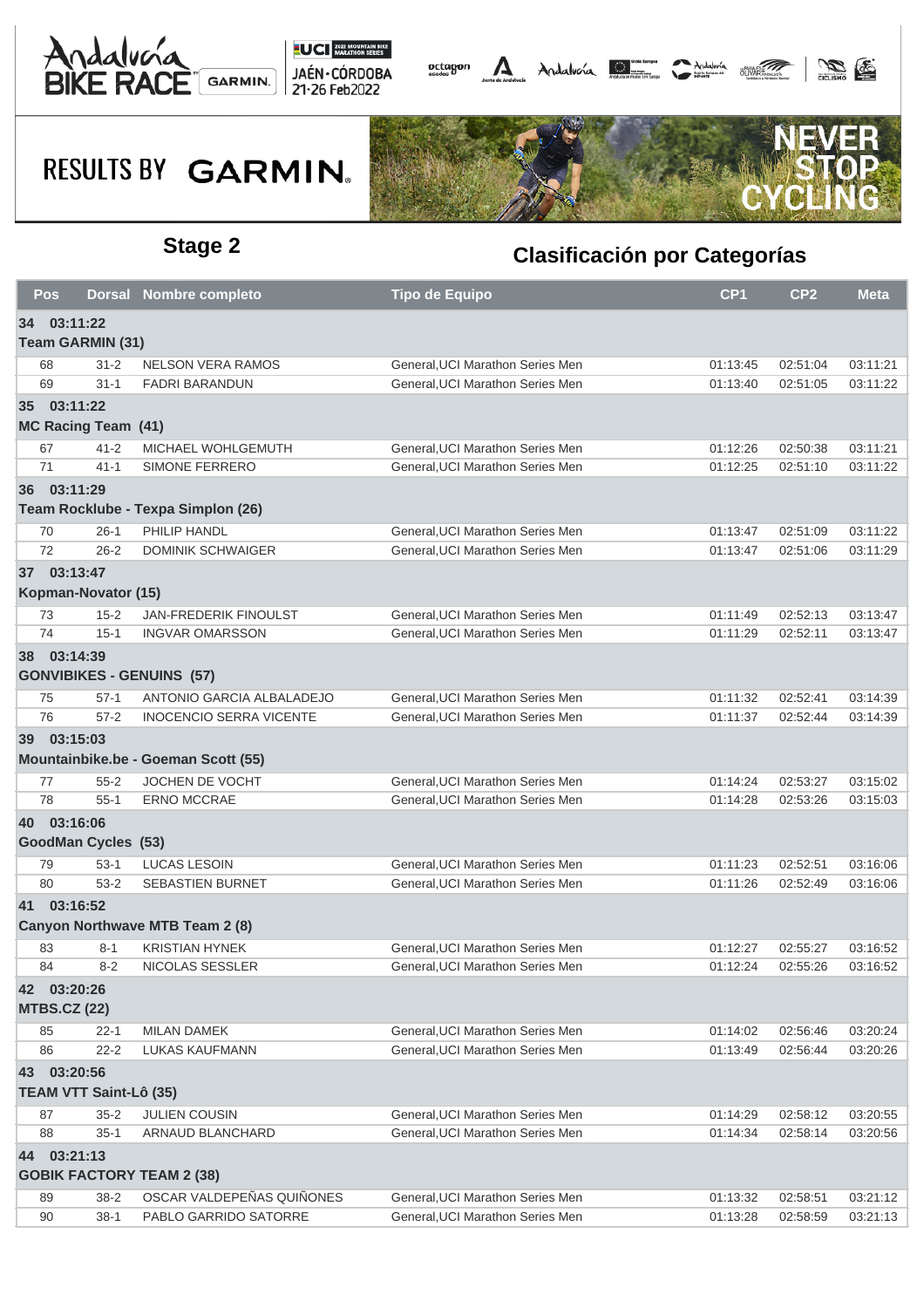





| Pos                     |                                | <b>Dorsal Nombre completo</b>                                     | <b>Tipo de Equipo</b>            | CP <sub>1</sub> | CP <sub>2</sub> | <b>Meta</b>          |
|-------------------------|--------------------------------|-------------------------------------------------------------------|----------------------------------|-----------------|-----------------|----------------------|
| 45 03:21:19             |                                |                                                                   |                                  |                 |                 |                      |
|                         |                                | <b>KANINA BIKE-SPORTING PURSUITS (42)</b>                         |                                  |                 |                 |                      |
| 91                      | $42 - 1$                       | <b>JOAQUIN TORRES PARRAGA</b>                                     | General, UCI Marathon Series Men | 01:14:20        | 02:59:05        | 03:21:19             |
| 92                      | $42 - 2$                       | JOSE JESUS MARTOS CAZALLA                                         | General, UCI Marathon Series Men | 01:14:22        | 02:59:07        | 03:21:19             |
| 46 03:21:24             |                                |                                                                   |                                  |                 |                 |                      |
|                         | <b>BeeHi Factory Team (40)</b> |                                                                   |                                  |                 |                 |                      |
| 93                      | $40 - 1$                       | <b>FRANCISCO MARTINEZ TRILLO</b>                                  | General, UCI Marathon Series Men | 01:20:48        | 03:00:22        | 03:21:24             |
| 94                      | $40 - 2$                       | <b>JOSE SANCHEZ PORRAS</b>                                        | General, UCI Marathon Series Men | 01:20:37        | 03:00:19        | 03:21:24             |
| 47 03:24:36             |                                |                                                                   |                                  |                 |                 |                      |
|                         | <b>TACTIC HQ Team (46)</b>     |                                                                   |                                  |                 |                 |                      |
| 98                      | $46 - 1$                       | DAAN VAN MEEUWEN                                                  | General, UCI Marathon Series Men | 01:14:57        | 03:01:56        | 03:24:36             |
| 99                      | $46 - 2$                       | ROBERT MASO VIDAL                                                 | General, UCI Marathon Series Men | 01:14:58        | 03:01:59        | 03:24:36             |
| 48 03:24:36             |                                |                                                                   |                                  |                 |                 |                      |
|                         | Harman Bikes Team (71)         |                                                                   |                                  |                 |                 |                      |
| 97                      | $71 - 1$                       | FRANCISCO JAVIER CASTILLA PORRAS General, UCI Marathon Series Men |                                  | 01:14:14        | 03:02:16        | 03:24:35             |
| 100                     | $71 - 2$                       | FERNANDO GONZALEZ GODINO                                          | General, UCI Marathon Series Men | 01:14:08        | 03:02:20        | 03:24:36             |
| 49 03:30:58             |                                |                                                                   |                                  |                 |                 |                      |
|                         | Team Trijuansa (47)            |                                                                   |                                  |                 |                 |                      |
| 109                     | $47 - 1$                       | FRANCISCO JAVIER PRADOS GARRIDO                                   | General, UCI Marathon Series Men | 01:19:01        | 03:06:57        | 03:30:57             |
| 110                     | $47 - 2$                       | FRANCISCO GONZALEZ GARCIA                                         | General, UCI Marathon Series Men | 01:19:03        | 03:06:54        | 03:30:58             |
| 50 03:31:55             |                                |                                                                   |                                  |                 |                 |                      |
|                         |                                | Apedales/Descanso Hercules (62)                                   |                                  |                 |                 |                      |
| 113                     | $62 - 1$                       | MANUEL CEBADA PERIÑAN                                             | General, UCI Marathon Series Men | 01:15:37        | 03:09:36        | 03:31:54             |
| 114                     | $62 - 2$                       | RAFAEL TUBIO RODRIGUEZ                                            | General, UCI Marathon Series Men | 01:15:36        | 03:09:43        | 03:31:55             |
| 51 03:32:05             |                                |                                                                   |                                  |                 |                 |                      |
| <b>Bike Corner (58)</b> |                                |                                                                   |                                  |                 |                 |                      |
| 115                     | $58-2$                         | ADRIEN ROQUEBRUN                                                  | General, UCI Marathon Series Men | 01:19:40        | 03:09:10        | 03:32:04             |
| 116                     | $58-1$                         | ALEXANDRE BARBEROUX                                               | General, UCI Marathon Series Men | 01:19:20        | 03:09:07        | 03:32:05             |
| 52 03:32:40             |                                |                                                                   |                                  |                 |                 |                      |
|                         |                                | <b>COTEXA IMPORALIA TEAM 1 (51)</b>                               |                                  |                 |                 |                      |
|                         |                                | ANTONIO JESUS LEON SANCHEZ                                        | General, UCI Marathon Series Men |                 |                 |                      |
| 117<br>118              | $51 - 1$<br>$51 - 2$           | ALFONSO RAEL GALLARDO                                             | General. UCI Marathon Series Men | 01:19:22        | 03:07:54        | 03:32:40<br>03:32:40 |
|                         |                                |                                                                   |                                  | 01:19:01        | 03:07:47        |                      |
| 53 03:32:55             |                                |                                                                   |                                  |                 |                 |                      |
|                         |                                | Team La Forestiere Rosti / Gardanne Velo (33)                     |                                  |                 |                 |                      |
| 121                     | $33-1$                         | <b>MAXIME SAONIT</b>                                              | General, UCI Marathon Series Men | 01:17:13        | 03:08:48        | 03:32:54             |
| 122                     | $33 - 2$                       | JULIEN DESJARDINS                                                 | General, UCI Marathon Series Men | 01:17:19        | 03:08:46        | 03:32:55             |
| 54 03:34:13             |                                |                                                                   |                                  |                 |                 |                      |
| La Dupla (44)           |                                |                                                                   |                                  |                 |                 |                      |
| 127                     | $44 - 1$                       | <b>CESAR MATO ALONSO</b>                                          | General, UCI Marathon Series Men | 01:18:59        | 03:10:33        | 03:34:12             |
| 128                     | $44 - 2$                       | OSCAR PUJOL MUÑOZ                                                 | General, UCI Marathon Series Men | 01:18:50        | 03:10:46        | 03:34:13             |
| 55 03:34:29             |                                |                                                                   |                                  |                 |                 |                      |
|                         |                                | Kanina bikes-sporting pursuits 3 (69)                             |                                  |                 |                 |                      |
| 131                     | $69-1$                         | LUCAS GALIANO TORRES                                              | General, UCI Marathon Series Men | 01:18:11        | 03:11:00        | 03:34:29             |
| 132                     | 69-2                           | JAVIER REQUENA COLLADO                                            | General, UCI Marathon Series Men | 01:17:42        | 03:10:36        | 03:34:29             |
|                         |                                |                                                                   |                                  |                 |                 |                      |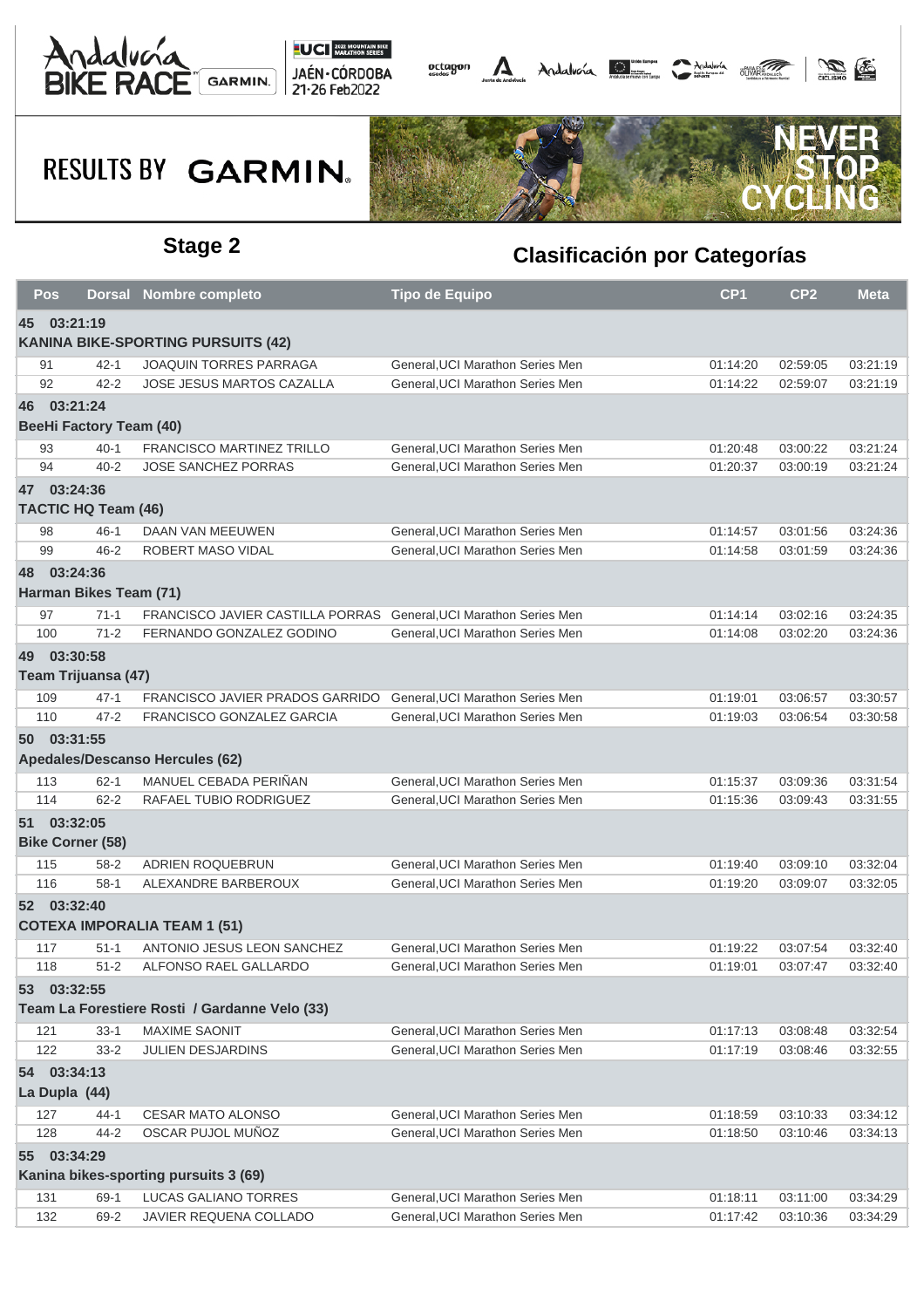





| <b>Pos</b> | <b>Dorsal</b>                               | <b>Nombre completo</b>                | <b>Tipo de Equipo</b>            | CP <sub>1</sub>      | CP <sub>2</sub>      | <b>Meta</b>          |
|------------|---------------------------------------------|---------------------------------------|----------------------------------|----------------------|----------------------|----------------------|
|            | 56 03:39:01                                 |                                       |                                  |                      |                      |                      |
|            |                                             | <b>CICLOS CARRASCO - ARRUEDA (54)</b> |                                  |                      |                      |                      |
| 143        | $54-1$                                      | JUAN MIGUEL PEREZ DOBLADO             | General, UCI Marathon Series Men | 01:18:56             | 03:13:55             | 03:39:00             |
| 144        | $54 - 2$                                    | ALBERTO CARRASCO YELAMOS              | General, UCI Marathon Series Men | 01:19:05             | 03:14:00             | 03:39:01             |
|            | 57 03:45:19                                 |                                       |                                  |                      |                      |                      |
|            | <b>BIZZIS TEAM - BICILAB (65)</b>           |                                       |                                  |                      |                      |                      |
| 155        | $65 - 2$                                    | JORGE OCAÑA ESTEBAN                   | General, UCI Marathon Series Men | 01:21:36             | 03:22:44             | 03:45:19             |
| 156        | $65 - 1$                                    | CARLOS MARTIN JIMENEZ                 | General, UCI Marathon Series Men | 01:21:33             | 03:22:40             | 03:45:19             |
|            | 58 03:46:54                                 |                                       |                                  |                      |                      |                      |
|            | <b>BH VIBIKE (68)</b>                       |                                       |                                  |                      |                      |                      |
| 159        | $68-1$                                      | ALVARO OLASOLO DON                    | General, UCI Marathon Series Men | 01:24:52             | 03:22:05             | 03:46:54             |
| 160        | 68-2                                        | ZIGOR URAIN ZABALA                    | General, UCI Marathon Series Men | 01:24:51             | 03:22:01             | 03:46:54             |
|            | 59 03:53:17                                 |                                       |                                  |                      |                      |                      |
|            | Rockrider (39)                              |                                       |                                  |                      |                      |                      |
| 173        | $39-1$                                      | <b>MILTON RAMOS GAMEZ</b>             | General, UCI Marathon Series Men | 01:18:04             | 03:28:34             | 03:53:16             |
| 174        | $39 - 2$                                    | <b>JOSEPH DE POORTERE EMELIEN</b>     | General, UCI Marathon Series Men | 01:18:55             | 03:28:34             | 03:53:17             |
|            | 60 03:53:20                                 |                                       |                                  |                      |                      |                      |
|            |                                             | <b>AEROSPORT COFERPU (76)</b>         |                                  |                      |                      |                      |
| 175        | $76-1$                                      | CAMILO JESUS ESPINOSA OZAEZ           | General, UCI Marathon Series Men | 01:25:40             | 03:28:51             | 03:53:19             |
| 176        | $76-2$                                      | JUAN SEBASTIAN MARTINEZ LOPEZ         | General, UCI Marathon Series Men | 01:25:41             | 03:29:07             | 03:53:20             |
|            | 61 03:55:48                                 |                                       |                                  |                      |                      |                      |
|            |                                             | Ales Team Solidario - Agro Rey (64)   |                                  |                      |                      |                      |
| 181        | 64-1                                        | ANTONIO JOSE CHICA JIMENEZ            | General, UCI Marathon Series Men | 01:29:00             | 03:31:19             | 03:55:47             |
| 182        | $64 - 2$                                    | SERGIO SEBASTIAN MATERA               | General, UCI Marathon Series Men | 01:29:40             | 03:31:18             | 03:55:48             |
|            | 62 03:58:15                                 |                                       |                                  |                      |                      |                      |
|            | FitStudio CDE 2 (59)                        |                                       |                                  |                      |                      |                      |
| 195        | $59-1$                                      | <b>EDUARDO FUENTES DIEGO</b>          | General, UCI Marathon Series Men | 01:34:30             | 03:34:47             | 03:58:14             |
| 196        | $59-2$                                      | MIGUEL PAJUELO FERNANDEZ              | General, UCI Marathon Series Men | 01:34:32             | 03:34:41             | 03:58:15             |
|            | 63 03:58:39                                 |                                       |                                  |                      |                      |                      |
|            | LARA/GODINO (56)                            |                                       |                                  |                      |                      |                      |
| 199        | 56-2                                        | <b>JOSE MARIA LARA SANCHEZ</b>        | General, UCI Marathon Series Men | 01:29:06             | 03:32:56             | 03:58:39             |
| 200        | $56-1$                                      | FRANCISCO GONZALEZ GODINO             | General. UCI Marathon Series Men | 01:27:31             | 03:32:35             | 03:58:39             |
|            | 64 03:59:00                                 |                                       |                                  |                      |                      |                      |
|            | <b>MMR AUCALGA (74)</b>                     |                                       |                                  |                      |                      |                      |
| 203        | $74-1$                                      | CANDIDO CARRERA ESTEVEZ               | General, UCI Marathon Series Men | 01:28:59             | 03:34:06             | 03:58:59             |
| 204        | $74-2$                                      | VIDAL CELIS ZABALA                    | General, UCI Marathon Series Men | 01:28:58             | 03:34:04             | 03:59:00             |
|            |                                             |                                       |                                  |                      |                      |                      |
|            | 65 04:02:19<br><b>TEAM ADDICT BIKE (61)</b> |                                       |                                  |                      |                      |                      |
|            | $61 - 2$                                    |                                       | General, UCI Marathon Series Men |                      |                      |                      |
| 219<br>220 | $61 - 1$                                    | JUDICAEL SOLIER<br>THEO DUMALANEDE    | General, UCI Marathon Series Men | 01:28:49<br>01:28:50 | 03:37:32<br>03:37:35 | 04:02:17<br>04:02:19 |
|            |                                             |                                       |                                  |                      |                      |                      |
|            | 66 04:02:51                                 | <b>SYMISUR CENTAURO BIKES (43)</b>    |                                  |                      |                      |                      |
| 222        | 43-2                                        | CARLOS JAVIER ARENAS CHACON           | General, UCI Marathon Series Men | 01:29:03             | 03:38:16             | 04:02:49             |
| 224        | $43 - 1$                                    | <b>JESUS BRACHO BENITEZ</b>           | General, UCI Marathon Series Men | 01:30:43             | 03:38:22             | 04:02:51             |